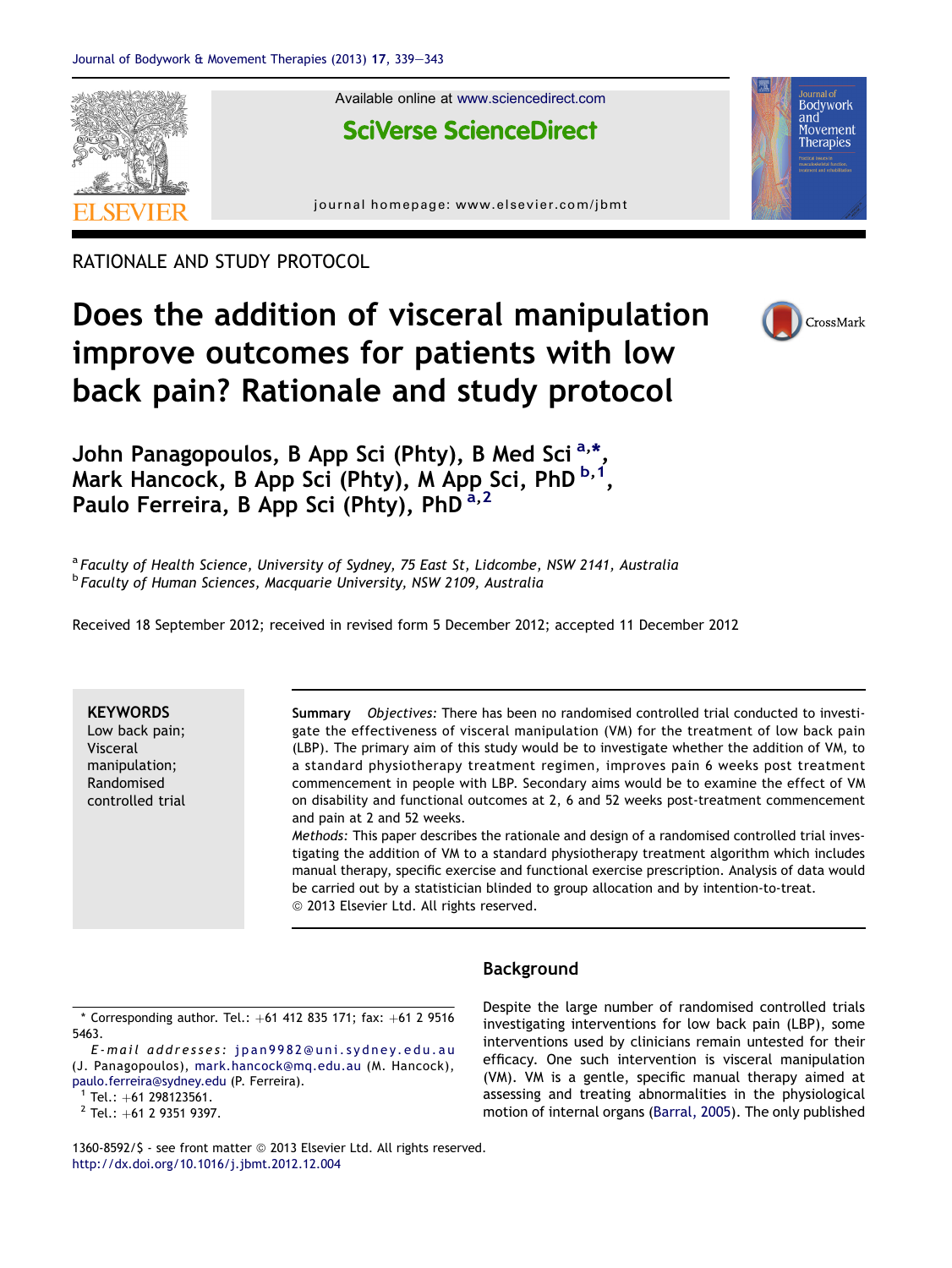randomised controlled trial of VM investigated the efficacy of this approach in improving dysfunctional bladder voiding in a paediatric population. When combined with other manual therapies, VM was shown to be more effective than standard medical care in improving dysfunctional bladder voiding [\(Nemett et al., 2008\)](#page-4-0). There appear to be over 14,000 registered therapists who have completed basic VM training. They are mostly represented in North America and Europe and come from professional fields such as physiotherapy, medicine, nursing and massage [\(International](#page-4-0) [Association of Healthcare Practitioners, 2012\)](#page-4-0).

There are three main mechanisms by which the altered movement relationship between organs and their supportive connective tissues could potentially manifest as LBP: visceral referred pain, central sensitisation and local fascial changes. It is plausible that, via one of these mechanisms, visceral disorders could be a causative trigger or exacerbation factor for LBP.

LBP is a common reason for patients to present to medical and physiotherapy practices. There is currently no data on the prevalence of patients with LBP presenting to their treating physician or therapist with visceral referred pain. Anecdotally, these patients lack a clear mechanical pattern to their low back symptoms, and may have concurrent gastrointestinal, urinary or gynaecological symptoms. On questioning, they will usually have been cleared of any serious illness by a medical specialist. Visceral referred pain is often diffuse and difficult to localise, making clear diagnosis a clinical challenge. Visceral pain commonly refers to distant and more superficial regions ([Foreman, 2004;](#page-4-0) [Giamberardino, 2006](#page-4-0); [Giamberardino et al., 2005](#page-4-0)).

The mechanism by which visceral pain causes referral to somatic structures appears to involve neural convergence. Sympathetic nerves, furnishing visceral information, converge with somatic nerves in the dorsal horn. Due to the low proportion of visceral afferents compared to somatic afferents entering the dorsal horn, [\(Cervero, 2000\)](#page-4-0) conscious sensations of pain can be misunderstood to be arising from somatic structures. This convergence is the most obvious and well understood mechanism by which the altered movement relationship between organs could potentially contribute to conditions such as LBP ([Cervero, 1995](#page-4-0)).

Another mechanism by which visceral disorders may contribute to pain is through central sensitisation [\(Woolf,](#page-4-0) [2011](#page-4-0)). Excessive firing of visceral nociceptors can result in significant central changes ([Cervero, 2000\)](#page-4-0). Central sensitisation is a state of hyperexcitability in the viscerosomatic convergent neurons and creates a situation where even normal sensory stimuli, such as mechanical touch, can be experienced as pain.

Altered motion of fascia can also potentially reduce the ability of this connective tissue to attenuate forces and to provide stability and structural support. Mechanical stress, possibly due to prolonged poor posture or inflammation, can potentially alter fascia at a cellular level ([Meltzer et al.,](#page-4-0) [2010](#page-4-0)). This could disrupt normal biomechanics around the spine and cause myofascial pain [\(Meltzer et al., 2010](#page-4-0)). In addition, any loss of normal fascial sliding could result in a reduction in blood and lymphatic flow, and hence the removal of inflammatory mediators [\(Shultz and Feltis, 1996](#page-4-0)). Moreover, a lowering of the pH of soft tissue can cause nociceptors to become more sensitive to mechanical stimuli

[\(Shah et al., 2005\)](#page-4-0), creating a metabolic milieu for the onset or exacerbation of pain. Alteration of the pH in tissues can be caused by multiple complex pathophysiologies, including disordered breathing patterns ([Smith et al., 2006](#page-4-0)).

Like most manual therapies, the specific mechanism by which VM may have an effect on pain has not been proven but theories exist. Proponents of VM argue that, by specific manual treatment of the supportive fascia of the internal cavities of the thorax, abdomen and pelvis, VM modulates visceral pain signals. One theory is that VM reduces fascial load on spinal structures by improving the fascial sliding mechanism of one organ on another ([Barral, 2005](#page-4-0)). In addition, improved fascial sliding may improve blood and lymphatic flow, aiding the oxygenation of tissue and removing inflammatory mediators ([Shultz and Feltis, 1996](#page-4-0)). By reducing excessive visceral nociceptive input entering the spinal cord, visceral referred pain is less likely to occur and central sensitization changes may begin to revert to more normal states of excitation ([Woolf, 2011\)](#page-4-0).

Given the expression of endocannabinoids in myofascial tissue, [\(McPartland, 2008b\)](#page-4-0) visceral manipulation potentially causes the release of anandamide, an endogenous cannabinoid neurotransmitter ([Pamplona and Takahashi, 2012](#page-4-0)). In patients with LBP treated with joint manipulation, serum anandamide levels were double in patients given an osteopathic manipulation, compared to a sham manipulation [\(McPartland et al., 2005\)](#page-4-0). It is plausible that stimulation of the endocannabinoid system reduces nociception and circumvents central sensitisation changes ([McPartland, 2008a](#page-4-0)).

It is widely accepted that the causes of LBP are likely to be multifactorial in the majority of cases. VM may effectively deal with a unique contributor to LBP compared to other common treatment techniques which do not aim to directly target or influence the viscera and their surrounding fascia. Without any intervention directly targeted at the potential visceral component of LBP, it is possible that visceral disorders contribute to the development and continuation of chronic LBP in some patients. Therefore, the aim of this proposed study is to investigate whether the addition of VM to standard physiotherapy care improves pain, disability and functional outcomes for patients presenting with LBP.

### Methods

### Study population/recruitment

64 participants presenting with non-specific LBP presenting to a private physiotherapy clinic in Sydney, Australia will be recruited [\(Fig. 1\)](#page-2-0). Participants may be referred by another health practitioner such as a General Practitioner or may self-refer. At the time of making the appointment, participants will be informed about the trial and told they may be invited to participate. On the day of their initial appointment, potential participants who are found to meet the study inclusion criteria will be invited to participate in the trial. Any questions will be answered and a signed consent form recorded. At this time, participants will complete baseline data immediately prior to being randomised to a treatment arm of the study. Ethical approval for this study has been received from the University of Sydney Human Research Ethics Committee. This study is registered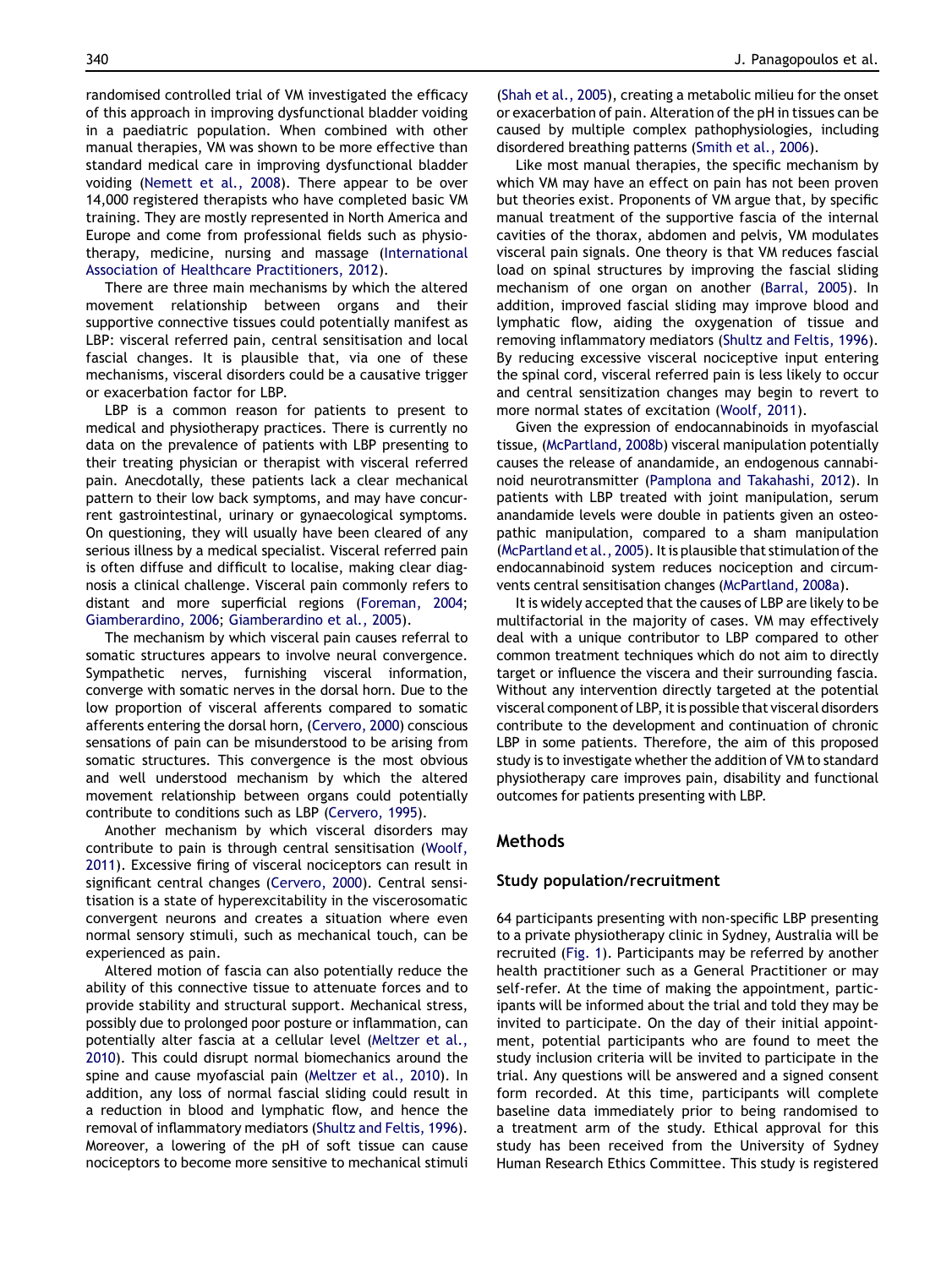<span id="page-2-0"></span>

Figure 1 Flow diagram showing participants through each stage of the study.

with the Australia and New Zealand Clinical Trials Registry under ACTRN12611000757910.

### Inclusion criteria

To take part in the trial, participants must meet all of the following criteria as assessed by the treating physiotherapist:

- Primary complaint of pain in the area extending from the 12th rib to the buttock crease. This may or may not be accompanied by pain in the leg or other spinal areas.
- LBP symptoms which have a score of  $\geq$ 2/10 on numerical pain rating scale [\(Pengel et al., 2004\)](#page-4-0).
- $-$  Aged 18 $-80$ .
- No known or suspected serious spinal pathology (e.g. metastatic, inflammatory or infective diseases of the spine, cauda equina syndrome, canal stenosis, spinal fracture).
- No nerve root compromise evidenced by at least two of the following (i) myotomal weakness, (ii) dermatomal or widespread sensory loss, (iii) hypo or hyper-reflexia of the lower limb reflexes.
- No spinal surgery within the preceding six months.
- No visceral surgery within the preceding six months.
- No other vascular abnormality such as abdominal aortic aneuryms.
- Not currently be receiving chiropractic, osteopathic or other physical therapy.
- Not pregnant or suspect being pregnant.
- Not currently taking medications that significantly alter gut motility.
- Not currently in an acute inflammatory phase of known gastro-intestinal or urinary diseases such as cholecystitis, renal calculi, peritonitis, appendicitis.
- Not currently taking medications such as oral corticosteroids which are known to increase the risk of intestinal perforation.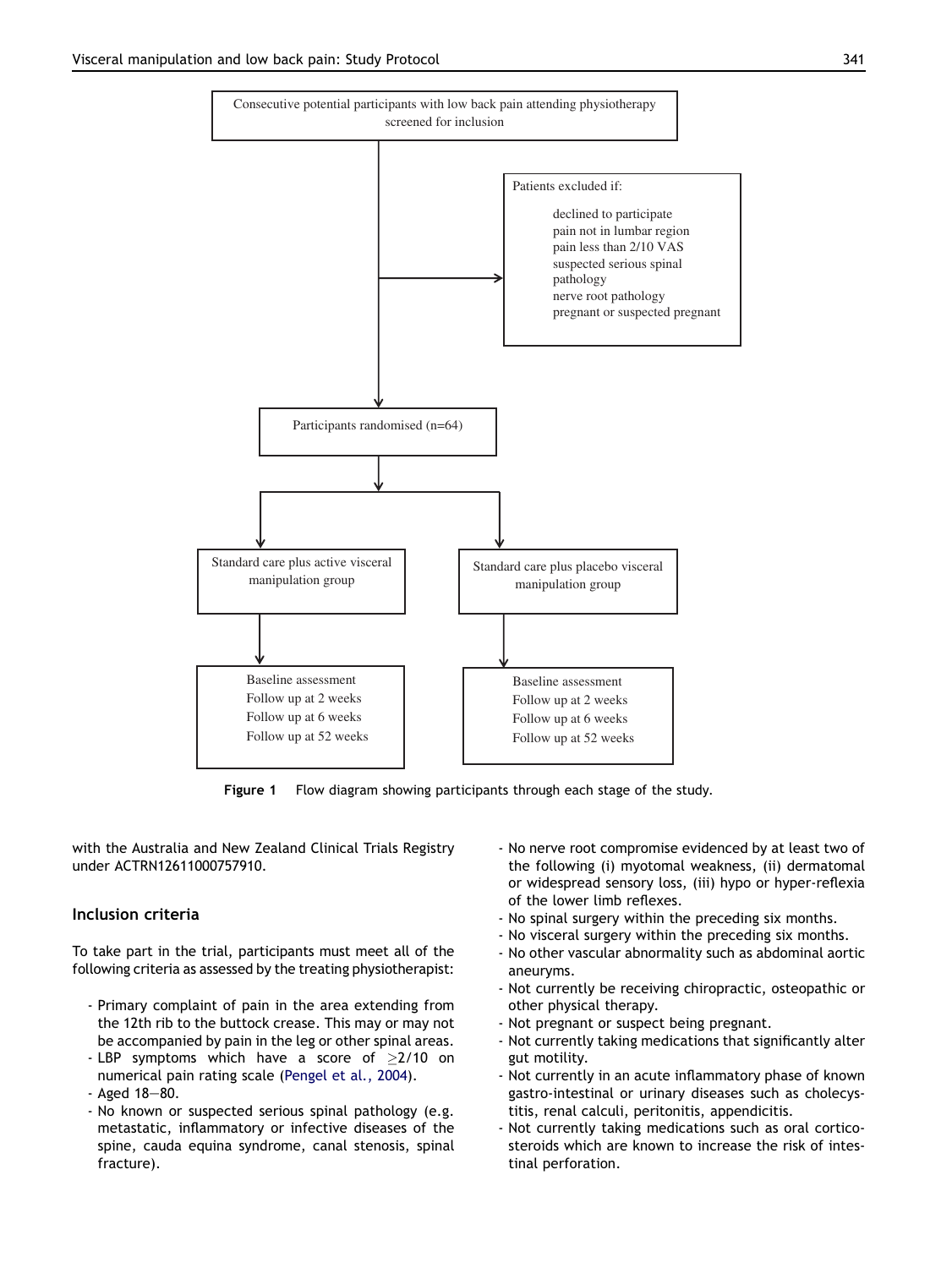- No known gastro-intestinal disease that associates with a risk of intestinal perforation e.g. Crohn's disease, diverticular disease, peptic ulcer disease.
- Not taking anti-platelet medications such as Warfarin and Clopidogrel.

## Enrolment and baseline measures

At the initial assessment and treatment session, baselines measures and demographic data will be collected.

The following baseline measures of outcome will be recorded:

- Numerical pain rating scale on a  $0-10$  scale (NPR) ([Pengel et al., 2004\)](#page-4-0).
- A back specific disability scale (Roland Morris Disability Scale - RMDQ) [\(Roland and Morris, 1983](#page-4-0)).
- $\blacksquare$  A patient specific measure of disability (Patient Specific Functional Scale  $-$  PSFS) [\(Stratford et al., 1995](#page-4-0)).
- Presence of gastro-intestinal/urinary/reproductive symptoms. This will be assessed by asking participants simple yes/no questions about whether they suffer from each of the following  $-$  bloating, diarrhoea, constipation, period pain, cramping, food sensitivity or reflux.

As there are currently no specific outcome measures for VM, general outcomes measures for treatment effectiveness will focus on self-reporting LBP symptoms. Although the exact mechanism by which VM occurs will not be demonstrated by this proposed trial, the effects on participants' LBP symptoms will indicate whether VM is a worthwhile addition to a standard physiotherapy regimen.

# Treatment allocation

A researcher not involved in data collection or analysis will develop a randomisation schedule using Excel to generate 64 sealed opaque randomisation envelopes. These envelopes will contain a paper with words "VM" or "placebo". After baseline data has been collected the treating physiotherapist will open the next randomisation envelope and allocate the participant according to the randomisation schedule.

# Evaluation

Participants will be assessed by one of two senior musculoskeletal physiotherapists working in the clinic. All participants will have a standardised assessment involving active movement testing, passive intervertebral motion testing, palpation, neural tension testing and functional stability testing. Participants will also have palpation testing of their visceral system to assess which visceral structures may be involved in the participant's clinical presentation. This palpation testing will involve the gastro-intestinal, urinary, respiratory, reproductive and cardiovascular systems. For participants allocated to placebo VM, these findings will be noted but not used in treatment.

## **Treatments**

The treatments for each group will be as follows:

Active (VM) group  $-$  participants will be treated for the same minimum/maximum number of sessions over 6 weeks. Participants will receive the same standardised physical examination and standard care as the control group. In the active group, any fascial restrictions or lack of organ motility will be treated using specific VM techniques [\(Barral, 2005;](#page-4-0) [Tozzi et al., 2012](#page-4-0)). This may be in the gastro-intestinal, urinary, respiratory, reproductive and cardiovascular systems. This will take approximately  $5-10$  min and may involve light or deep manual fascial releases and specific organ mobilisations in the thoracic, sub-diaphragmatic, abdominal and pelvic areas [\(Barral, 2005\)](#page-4-0).

Standard care plus Placebo VM group  $-$  participants will be treated  $1-2$  times per week for a minimum of one week and a maximum of 12 treatments over 6 weeks. The minimum/maximum number of treatment sessions will be decided based on participants' symptom progression.

All participants will receive current evidence based advice focussing on remaining active ([Koes et al., 2010](#page-4-0)). Participants will receive manual therapy, soft tissue massage, specific muscle re-training and functional exercise prescription as felt necessary by the treating practitioner. Real-time ultrasound imaging may be used to facilitate motor control re-training when appropriate. This algorithm of manual therapy, soft tissue techniques, specific -and functional exercise prescription is commonly used in clinical practice and thus increases the generalizability of the study [\(Lee et al., 2008\)](#page-4-0). Participants will have a placebo visceral "treatment" which will involve approximately 5 min of sham treatment aimed around the abdomen area. This will involve light touch and no intention on the part of the physiotherapist to impart a therapeutic effect to the patient. This placebo will be done on areas of the abdomen not involved in a mechanical, functional or neural sense to any visceral issues present. This placebo technique was pilot tested on experienced physiotherapists (who had no prior experience of VM) prior to the trial start. These physiotherapists were unable to distinguish between the placebo and real VM.

Therapists will keep a record of the number of times the patient attended physiotherapy and record details of the treatment including the techniques used. These will be used to ensure compliance with the protocol and to help describe the treatment given in this study.

For both groups, initial treatment sessions will last for about 40 min and follow up sessions will last approximately  $25 - 30$  min.

 $Co\text{-}interventions$  - patients will be asked not to seek other treatments for their LBP during the treatment period. In cases where this is unavoidable, a record of additional treatments will be kept.

#### Outcome measures

Measures of outcome will be recorded by an assessor blinded to group assignment. Outcomes will be recorded at baseline, 2 weeks, 6 weeks and 52 weeks after treatment commencing. If the participant has ceased treatment, the outcome measures will be collected by a blinded assessor